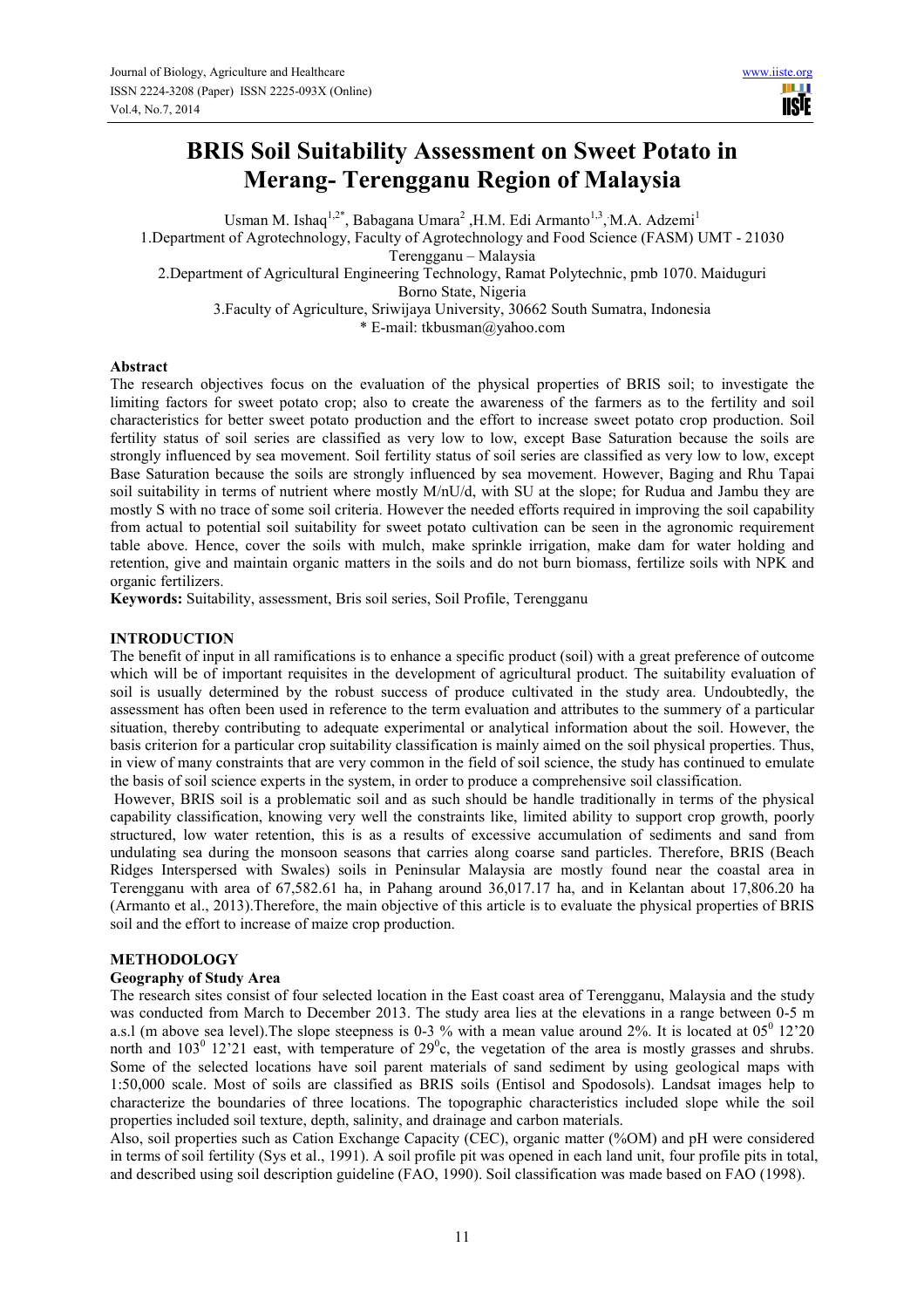

Figure 1: CEC of soil regulates the nutrient absorption in sandy soil



Figure 2: Flowchart for land evaluation.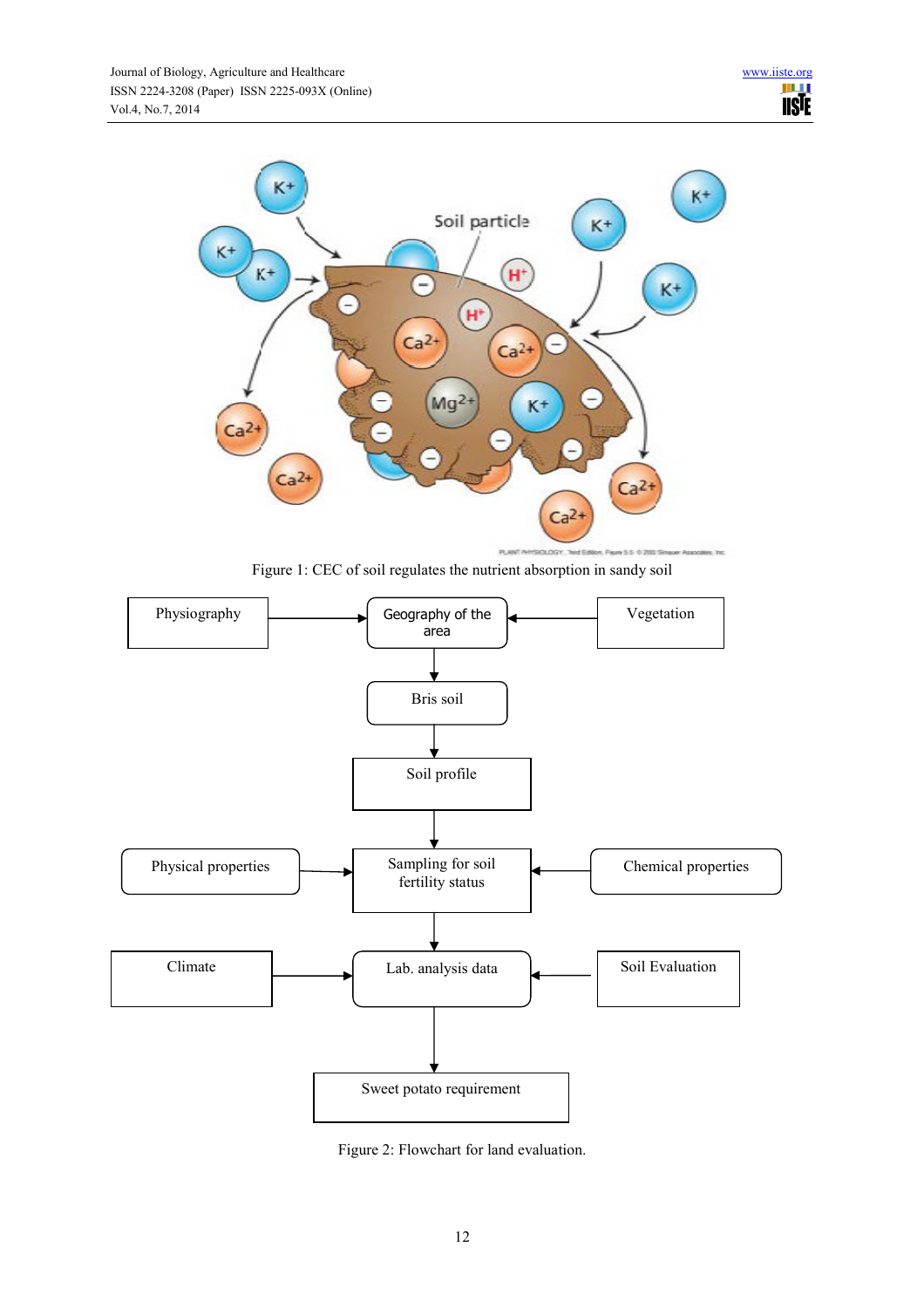# **RESULTS AND DISCUSSIONS**

#### **physiography of the study area**

The physiographic group of the soil, the subgroup, the soil characteristics, and the land uses of the study area are tabulated in Table 1 and soil map is depicted in figure 3. Whereas the explanation of the soil map legend is included in the soil sample analyses result for each soil mapping unit as represented in table 1 below.

As the work progresses in the study area, the land uses in the locations of alluvial deposit and that of the marine were bushes, shrubs, tree crops, upland crop, plantations of tree crops like oil palm, etc. also in some areas are settlements, home garden. While the peat bog area were mainly dominated with features like oil palm plantation, tree crops, smallholder crop farming, settlements, swampy peat forest, swampy bushes and shrubs, some swampy area are covered with forest, shrubs and bushes as well as rice farm.

Table 1. Physiographical groups, soil subgroups, soil characteristics and land uses of Merang study area.

| Physiographic                           | of<br>Subgroup                                        | Soil                                                                          | Soil characteristic                                                           | Land use                                                                                   |
|-----------------------------------------|-------------------------------------------------------|-------------------------------------------------------------------------------|-------------------------------------------------------------------------------|--------------------------------------------------------------------------------------------|
| group                                   | Physiography                                          |                                                                               |                                                                               |                                                                                            |
| (fine<br>Alluvial<br>to<br>coarse soil) | plain<br>Alluvial<br>(transition zone)<br>Flood plain | isohyperthermic,<br>typic,<br>siliceous,<br>quartzipsamments,<br>psammaquents | Fine<br>coarse.<br>$\overline{\phantom{0}}$<br>slightly acidic, very<br>deep. | Rice, ponds, coastal<br>ponds,<br>coconut,<br>swamps.                                      |
|                                         |                                                       | Endoaquepts<br>Endoaquents<br>Udifluvents                                     | Deep - very deep,<br>Slightly<br>Acid-<br>neutral<br>Slightly coarse-fine     | Rice fields shrubs/<br>bushes                                                              |
|                                         | River terraces                                        | siliceous,<br>Sandy,<br>isohyperthermic,<br>arenic, alorthods<br>Udifluvents  | Deep-very deep,<br>Acidic-<br>neutral,<br>slightly fine-fine                  | Rice field, upland<br>agricultural farming                                                 |
| (fine<br>Marine<br>to<br>coarse soil)   | Beach ridges and<br>swales                            | isohyperthemic<br>Cryaquods,<br>udipsamments                                  | Deep-Very<br>deep,<br>neutral, coarse (top<br>soil slightly coarse-<br>peaty) | Sparsely<br>coconut,<br>shrubs (casuarinas<br>equisetifolia<br>etc)<br>/bush, settlements, |
|                                         | Palustarine terrain                                   | Placorthods,<br>Alorthods,<br>Arenic Alorthods<br>Aquic Duricryods            | Very deep, neutral,<br>slightly coarse-fine                                   | forest,<br>swampy<br>forest, shrubs/ bush,<br>vegetation,<br>grass<br>mangrove             |
|                                         | Coastal plain<br>Marine tarraces                      | Udispsamment,<br>endoaquepts,<br>eutruquept                                   | Very deep, neutral,<br>slightly<br>coarse-<br>slightly fine<br>Deep-Very      | coastal<br>ponds,<br>rice field,<br>ponds,<br>settlement,<br>shrubs/bushes                 |
| Peat bog<br>(organic<br>matter)         | Oligotrophic,<br>peat<br>dome                         | Dystrudepts,<br>eutrudepts,<br>endoaquepts                                    | deep,<br>acid-neutral,<br>slightly fine<br>Saprists-hamists ><br>2m           | upland agricultural<br>land.                                                               |
|                                         |                                                       | Haplosaprists,<br>haplohemists                                                |                                                                               | food<br>crops<br>(vegetables),<br>tree<br>forest,<br>crops,<br>swampy bushs                |

source: from field observation, laboratory analyses and adoption of Wahyunto et al.

## **BRIS Soil Series**

Based on drainage classes and absence/inabsence of spodic horizon depths, BRIS soils can be divided into four soil series, i.e. Baging, Rhu Tapai, Rudua and Jambu.

Baging Series. Baging is located nearest and running parallel to the shoreline on the first terraces (R1) and belongs to the youngest among the three other soil series. The topography of the area was almost flat which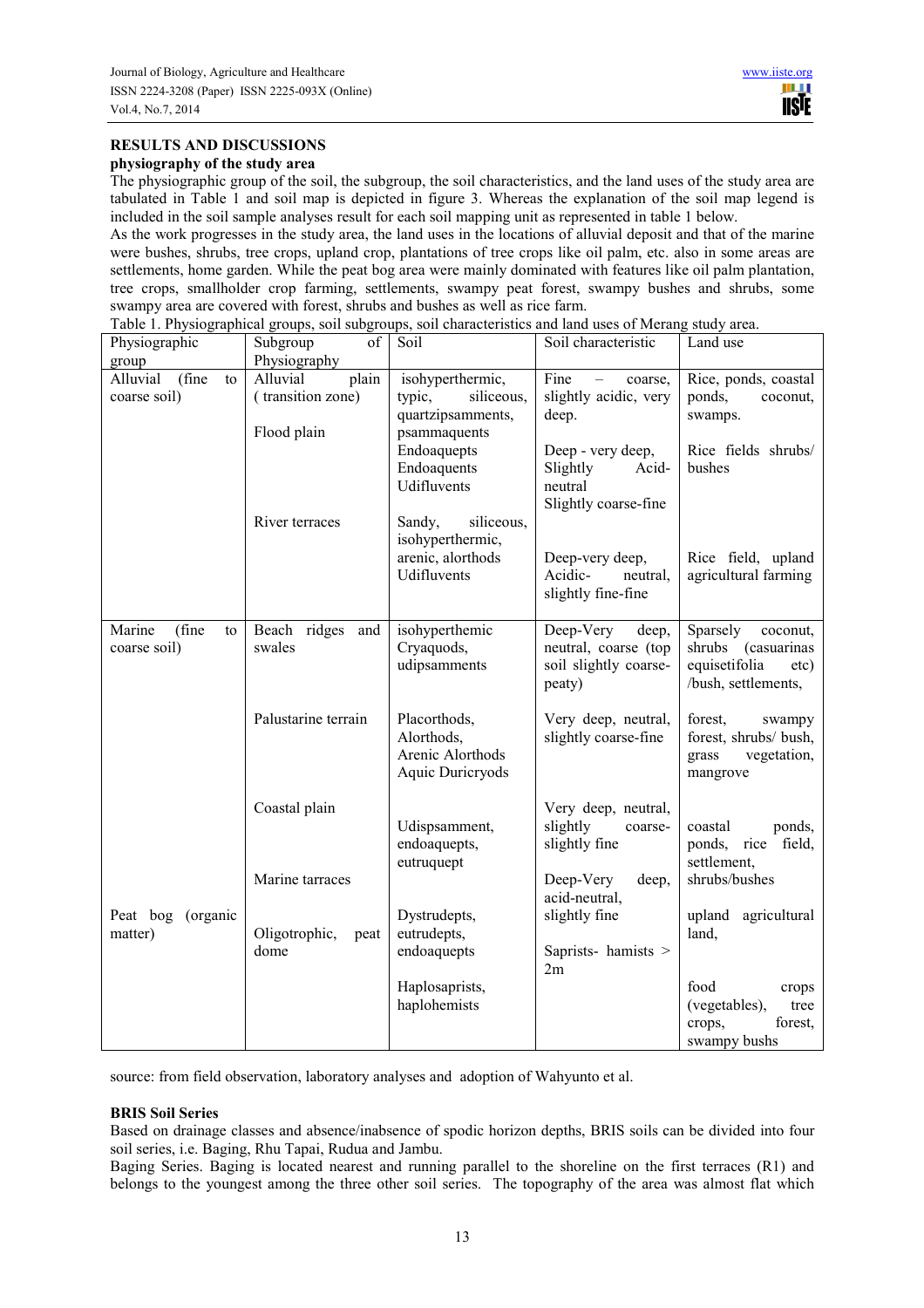probably due to agricultural activities with elevation around 50-120 cm above sea level. Baging series do not show horizon differentiation and are classified as Entisols (Sandy, siliceous, isohyperthermic, Typic Quartzipsamments). Baging series are somewhat excessive drained **meaning that water** is removed from the soil rapidly. Internal free water occurrence commonly is very rare or very deep. The soils are commonly coarsetextured and have high saturated hydraulic conductivity. The water table was < 130 cm depth (during the dry months). Spodic horizons are not found till depth of  $> 130$  cm (Armanto et al 2013).

Rhu Tapai Series. Rhu Tapai Series are commonly located on the second terraces  $(R_2)$  in the distance away (> 500 m) from the first terraces and classified as Spodosols (Sandy, siliceous, isohyperthermic, Arenic Alorthods). Rhu Tapai series are moderately well drained. It **means that w**ater is removed from the soil somewhat slowly during some periods of the year. Internal free water occurrence is moderately deep and transitory through permanent. The soils are wet for only a short time within the rooting depth during the growing season, but long enough that most mesophytic crops are affected. They commonly have a moderately low or lower saturated hydraulic conductivity in a layer within the upper 1 m and periodically receive high rainfall. Spodic horizon occurs at  $\leq 50$  cm depth.

Rudua Series. Rudua series are somewhat e**xcessively drained.** Water is removed very rapidly. The occurrence of internal free water commonly is very rare or very deep ( $> 50$  cm). Free of mottling was related to wetness. The soils are commonly coarse-textured and have very high hydraulic conductivity. Processes of eluviations, illuviation and podzolization are commonly caused by the excessive drainage conditions. Therefore spodic horizon is translocated down to a lower depth compared to that of Rhu Tapai series; in the Rudua series spodic horizon occurs at 50-100 cm depth. The Rudua series are more leached comparing to Rhu Tapai. Both soils are classified as Spodosols (Sandy, siliceous, isohyperthermic, Arenic Alorthods).

Jambu Series. Jambu Series are sited on the oldest among the terraces (R3) and located farthest away from the coastline. Spodic horizon in the soil was found at depths of  $> 120$  cm. The strongly bleached elluvial horizon is very thick. The Jambu series are classified also as Spodosols (Sandy, siliceous, isohyperthermic, Arenic Alorthods). The terraces containing Jambu Series could have been leveled flat (to a lower elevation) as a result of sand mining or agricultural activities (land leveling). Sometimes it was done in good faith, trying to make this ridge conform to the surrounding landscape for practical agricultural production. As such the spodic horizon in this area was observed to be less than 120 cm below the surface and thus no longer considered as Jambu Series as defined by the Malaysian System of Soil Classification. Jambu Series were commonly found in an undisturbed location (Armanto et al 2013).

Base on the Soil Taxonomy (Soil Survey Staff 2003), the soil in the study area dominantly Entisols and Spodosols orders. Entisols at the location of study are still young and they are situated by the saturated water environment. They lack the presence of diagnostic horizons within a specific depth in their profile. Spodosols soil is commonly found in cool, moist, humid, or perhumid environments. They can also be found in hot humid tropical regions etc. Surface litter composed of debris, breaks down in the presence of water to form a weak organic acid. Acidic soil water removes base ions in solution to create an acidic soil. Easily dissolved materials are leached from surface layers leaving behind the most resistant material like quartz creating an ashygrey, near-surface layer. Layers at depth are stained with iron and aluminum oxides.

## **Soil profile**

Soils in their natural characteristics can vary significantly, thus the sizes and form of the particles that contribute to the soil are explained more on the characteristics:

- $\div$  Clay size: less than 0.002mm
- $\div$  Silt size : 0.002-0.05mm
- $\div$  Sand size: 0.05-2mm
- $\div$  Stones size: larger than 2mm in size

The dominating particle size and shapes in some cases gives soil its characteristics and due to the tiny clay particles having a large surface area for a given volume of clay they dominate the rest of the particles, for instance:

- More often, soils with clay particles have over 25 percent clay. Also known as heavy soils, these can be potentially rich as they have nutrients bound to the clay minerals in the soil. However they also rich in holding a high proportion of water due to the attraction in capillary of the tiny spaces between the much clay particles. They also have the ability to drain slowly and take longer to warm up in spring than sandy soils. Clay soils are easily compacted when trodden and they become very hard in sunny period as result in the influx of radiation, often with indication of cracking noticeably. Soils of these nature often test the limits of the farmer to, thus when administered properly with cultivation and it is very much rewarding to work with.
- $\triangleleft$  However sandy soils on the other hand have high sand and little proportion of clay. Which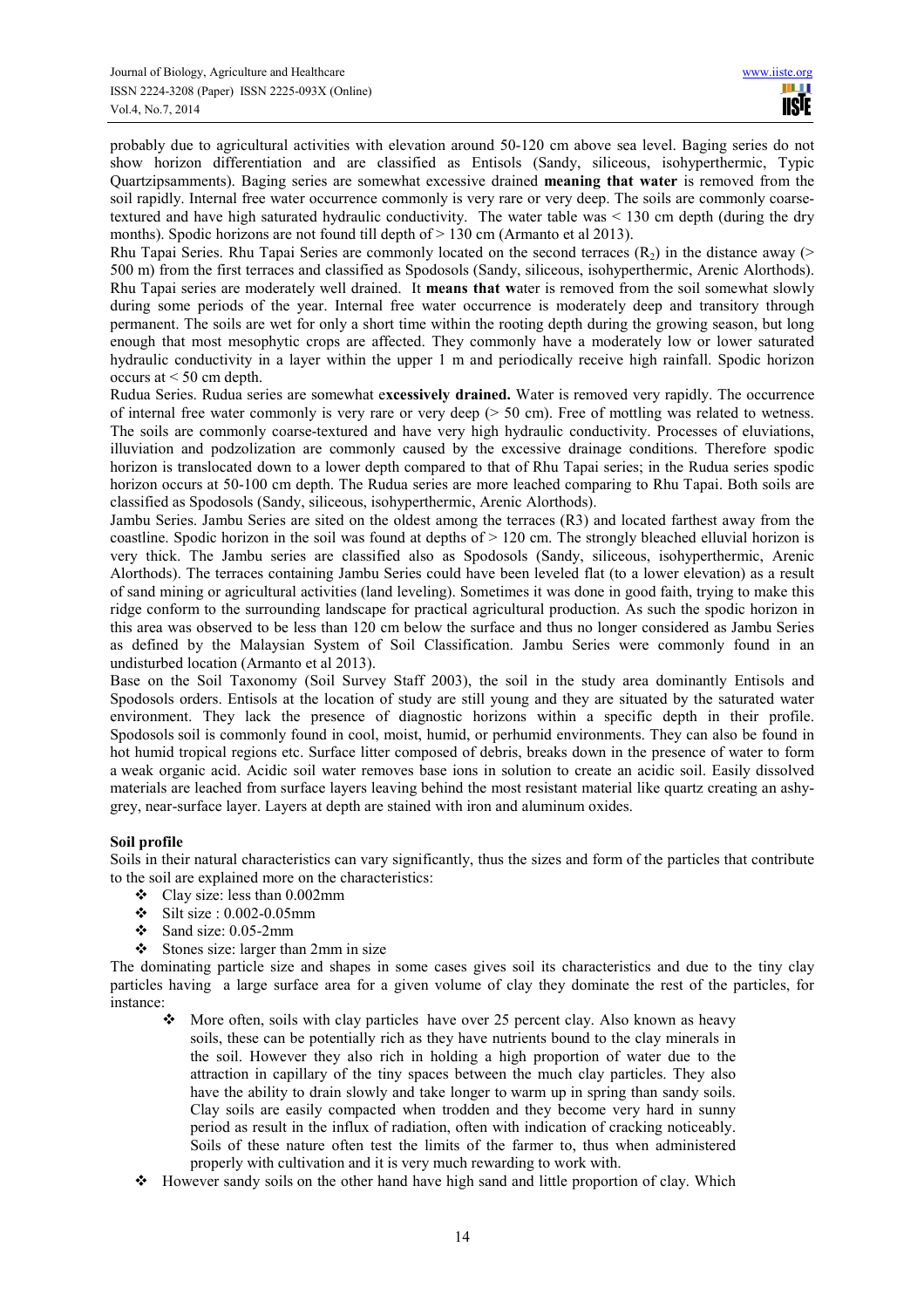is also known as light soils, these soils drain quickly in the present of rain or watering, and they are easily workable and cultivated. They get warm up easily and quickly during spring than clay soils. However on the downside, they dry up quickly and are weak in plant nutrients, which are quickly washed away by rain and they are often very acidic as a result of humus activities. They are mostly found at the top soil profile.

- $\div$  Silt soils, these comprised mainly of intermediate sized particles, they can be fertile depending on the vegetation and topography of the area and they are fairly well drained and hold more moisture than sandy soils, but they are easily compacted due to the structure they retain.
- $\div$  Loamy soils, they comprised mainly of a mixture of clay, sand and silt that limit the extremes of clay or sandy soils and are fertile, they are well-drained and easily worked. However they can be clay-loam or sandy-loam depending on their predominant composition and cultivation characteristics.
- $\div$  Hence, in the case of peat soils they are mainly organic matter and are usually very fertile and hold much moisture characteristic. They are seldom found in vegetated area. However sweet potatoes grow very well in sandy or sandy loam due to the characteristics formation of the soil.



figure 3: A comprehensive soil profile

#### **Physical properties**

The physical and chemical properties of (P4) are more or less deficient as par their content in all ramifications for crop growth; hence the available P is better in terms of crop growth, where as the exchangeable bases are low and as well the N total and the organic C. However, the Baging soil indication of light yellowish to brown color does not give a clear detection of iron in the soil profile. Therefore, a soil administration is advised in order to increase crop production suitability (Usman et al 2013).

The natural vegetation in the study area and its surrounding is short shrub, grass (Zoysia matrala) and casuarina species (Casuarina equisetifolia). These low nutrients demanding plant species could have provided organic materials, but the humus is very acid and cannot produce soil humus especially in the topsoil, because this acidic humus is not able to support high biological activities in the BRIS soils.

The deposits of ridges (or terraces) consist of unconsolidated deposits of sand and gravel with some clay and silt.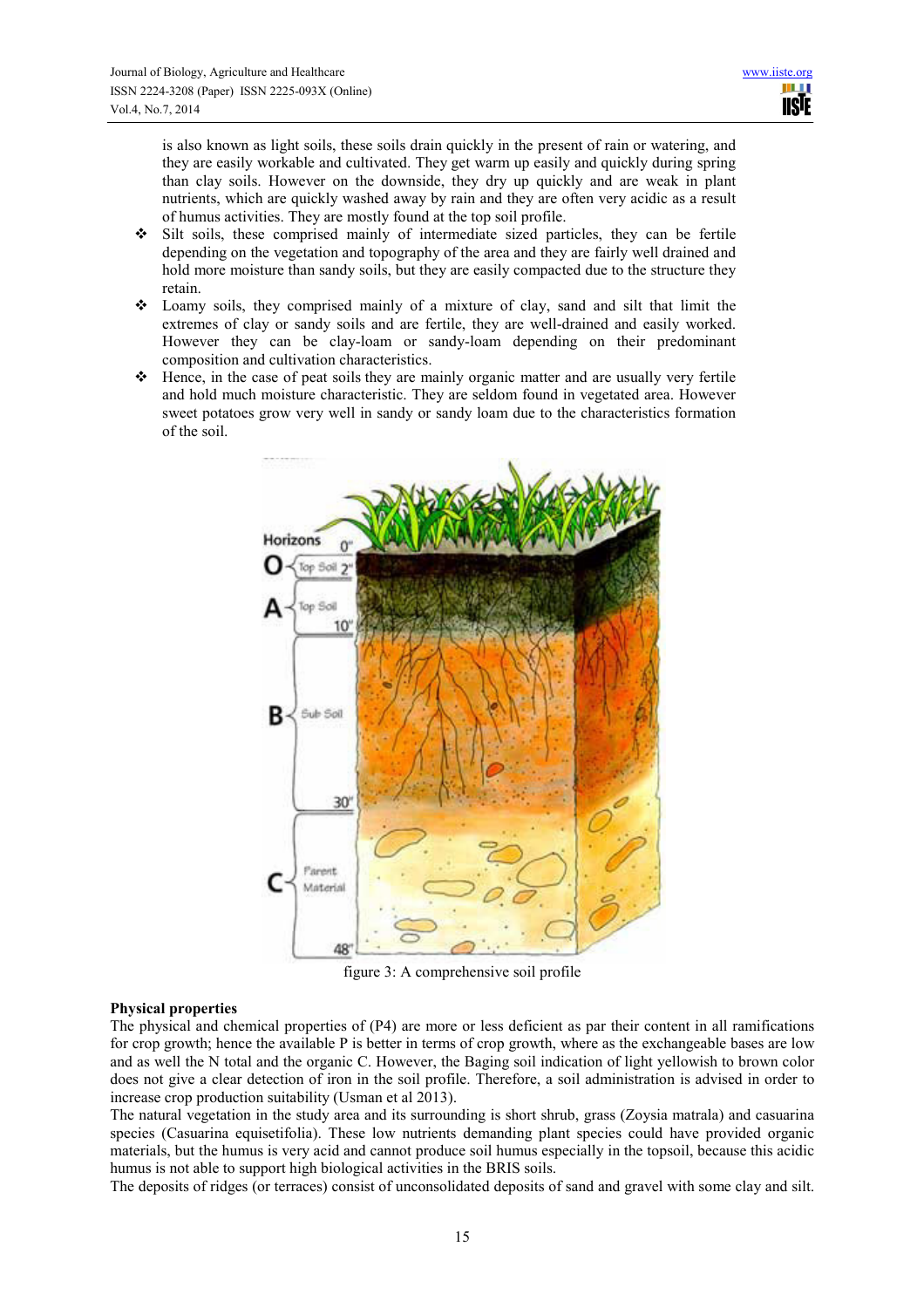These deposits are young Alluvium (Sub recent Alluvium) and belong to Holocene age (< 10,000 years). The young Alluvium is characterized by unweathered or slightly weathered clasts and soils developed from these deposits have depths of  $\leq 2$  m.

Based on terrace locations and absence/inabsence of spodic horizon depths, thus the terraces found nearest to the coastal line is classified as the youngest age  $(R_1)$ , while the middle terraces belong to the intermediate age  $(R_2)$ ; however the ridge farthest away from the coastal line is classified as the oldest age  $(R_3)$ . The  $R_1$  ridge is the youngest among the three and is located nearest and running parallel to the shoreline (Armanto et al 2013). During the field survey, soil series in the depression were not intensively studied because the common features of the landscapes were very dynamic and commonly they are not utilized for agriculture purposes, except for tourism and recreation. Catena of BRIS soils from East to West of Merang is given in Figure 2.



Figure 4: Catena of BRIS soils from East to West (R1, R2 and R3 represents the young, older and oldest terraces respectively, modified from Roslan et al., 2010)

## **Chemical properties and Sampling for Soil Fertility Status**

All soil parameters are classified as very low to low, except Base Saturation because the soils are strongly influenced by sea movement. The soil reaction is closely related to some soil chemical properties, such as solubility H, organic matter content, the content of the bases, saturation-Al and so others. Soils with high hydrogen ion solubility and high organic acids, low bases content and high Al saturation generally reacted as an acidic to a very acidic soil. Instead, the soils have properties opposite to those above generally reacted neutral. The average value of pH H<sub>2</sub>O and pH KCl are 4.3-5.1 and 4.0-4.6 respectively which indicated that the soil is generally classified as very acid to acid. The value of pH and CEC data was connected each other. This is also an indication that the oxidation of Fe and Al-free on these lands is rather high (Table 2).

In the BRIS soils, coarse sand and fine sand ratios may play an important role for present indices of parent material homogeneity. It seems that all soil profiles are developed from homogenous parent materials. The profile shows a relatively homogeneous content in all horizons. The indices of homogeneity that are the fine to coarse sand ratios throughout the profile may show the unique numbers-that the soils were formed from the same parent material. The ratio of silt to clay gives indices to weathering and soil development. This is based on the fact that the more weathered the soils are, the lower the silt contents. If the silt clay ratio is less than 0.15, the soils are classified as highly weathered. All BRIS soils give the figure of above 0.15 (1.91-12.45) that means the soils are relatively young.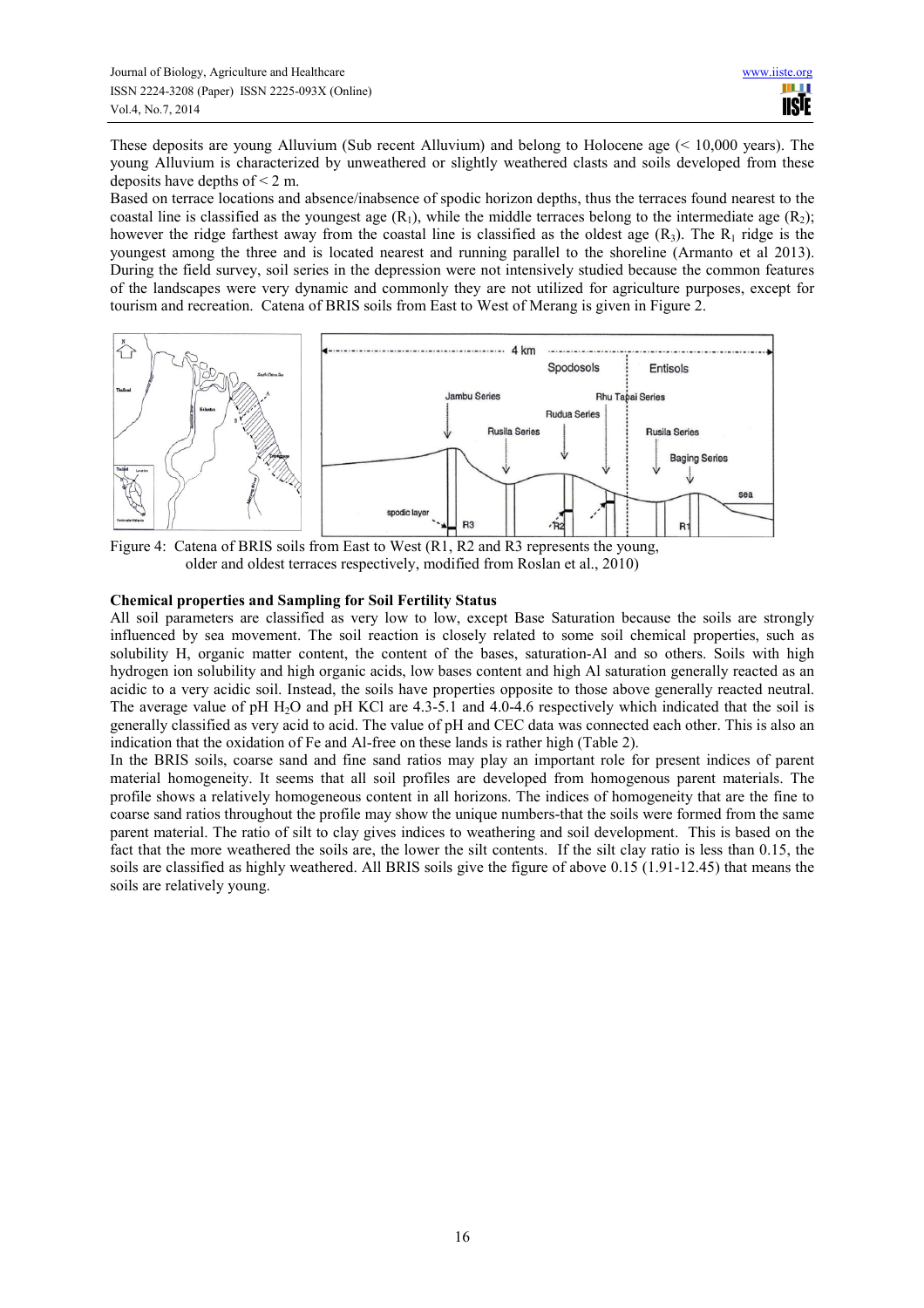| Laboratory analyses and its unit |                  | <b>Baging</b>     | Rhu Tapai <sup>b</sup> /         | Rudua $\frac{b}{ }$ | Jambu $\frac{b}{ }$  |
|----------------------------------|------------------|-------------------|----------------------------------|---------------------|----------------------|
|                                  |                  | (no spodic)       | $(> 50 \text{ cm})$<br>(< 45 cm) |                     | $( > 98 \text{ cm})$ |
| <b>Bulk</b> density              | $\text{kg/dm}^3$ | 1.38              | 1.30                             | 1.27                | 1.43                 |
| Pore                             | $\frac{0}{0}$    | 48                | 47                               | 42                  | 53                   |
| $pH H_2O(1:1)$                   | $\blacksquare$   | $4.7$ (acid)      | $5.1$ (acid)                     | 4.3(very acid)      | $5.0$ (acid)         |
| pH KCl (1:1)                     | $\blacksquare$   | 4.3 (very acid)   | $4.6$ (acid)                     | 4.0 (very acid)     | 4.0 (very acid)      |
| C-organic                        | $\frac{0}{0}$    | $0.09$ (very low) | $0.78$ (very low)                | $0.82$ (very low)   | $0.83$ (very low)    |
| N-Total                          | $\frac{0}{0}$    | $0.01$ (very low) | $0.36$ (middle)                  | $0.09$ (very low)   | $0.42$ (middle)      |
| P-Bray I                         | ppm              | $0.91$ (very low) | $10.40$ (low)                    | $12.78$ (low)       | $2.40$ (very low)    |
| Na-dd $\sqrt{6}$                 | me/100g          | $0.01$ (very low) | $0.03$ (very low)                | $0.02$ (very low)   | $0.07$ (very low)    |
| K.                               | me/100g          | $0.01$ (very low) | $0.02$ (very low)                | $0.02$ (very low)   | $0.05$ (very low)    |
| Ca                               | me/100g          | $0.05$ (very low) | $1.32$ (very low)                | $0.03$ (very low)   | $2.86$ (low)         |
| Mg                               | me/100g          | $0.11$ (very low) | $0.45$ (low)                     | $0.02$ (very low)   | $0.65$ (low)         |
| CEC <sup>d</sup>                 | me/100g          | $0.96$ (very low) | $2.12$ (very low)                | $1.81$ (very low)   | $4.52$ (very low)    |
| BS <sup>e</sup>                  | $\frac{0}{0}$    | 68 (very high)    | 86 (very high)                   | 75 (very high)      | 74 (very high)       |
| Fe <sub>2</sub> O <sub>3</sub>   | $\frac{0}{0}$    | 0.55              | 0.21                             | 1.62                | 0.62                 |
| Texture class                    |                  | Sand              | Sand                             | Sand                | Sand                 |
| Soil fractions                   |                  |                   |                                  |                     |                      |
| Sand                             | $\frac{0}{0}$    | 98.21             | 96.50                            | 95.56               | 98.64                |
| Silt                             | $\frac{0}{0}$    | 1.54              | 2.30                             | 4.11                | 1.04                 |
| Clay                             | $\frac{0}{0}$    | 0.25              | 1.20                             | 0.33                | 0.32                 |
| Silt/clay ratio                  |                  | 6.16              | 1.91                             | 12.45               | 3.25                 |
| $WR^{f}/$                        |                  |                   |                                  |                     |                      |
| 0.33                             | bar, %           | 5.22              | 5.41                             | 6.50                | 4.50                 |
| 1.0                              | $bar, \%$        | 3.33              | 3.92                             | 4.10                | 3.93                 |
| 15                               | bar, %           | 2.67              | 2.74                             | 3.03                | 3.03                 |

Table 2. Laboratory analyses of BRIS topsoils (0-16 cm) and its Assessments<sup>a</sup>/

Explanation: <sup>b</sup>/ with Spodic Horizon, <sup>c</sup>/ dd: Exchangeable, <sup>d</sup>/ Cation Exchange Capacity, <sup>e</sup>/ Base Saturation, and <sup>f</sup>/ Water Retention

Source: <sup>a</sup>/ Data from Laboratory Analyses (2013) and Armanto et al 2013

## **Soil Evaluation for sweet potato Cultivation**

The most important sweet potato growing environment is climate, physical conditions and soil fertility. According to Djaenudin et al, soil suitability for sweet potato is classified into S1 class (highly suitable), S2 (suitable), S3 (marginally suitable), and N (not suitable). The limiting factors for the development of sweet potato in Merang are explained as follows:

- 1) Soil temperature (t) that includes inhibiting factors, i.e. average temperature,
- 2) Water availability (w) that includes inhibiting factors, i.e. monthly rainfall and soil humidity,
- 3) Rooting medium (r) that includes inhibiting factors, namely soil drainage class, soil texture, coarse materials and rooting depth. Rooting depth is an indicator for effectively shallow depth of soils, especially in areas with high sand content and fast drainage,
- 4) Holding capacity of soil nutrients (n), which include inhibiting factor, i.e. Cation Exchange Capacity (CEC), Base Saturation (BS), soil pH, and organic C,
- 5) Poisoning (x), which include inhibiting factor, namely salinity and sulfidic materials (spodic horizons),
- 6) Erosion and abrasion hazard (e) that includes inhibiting factors, i.e. slope and erosion and abrasion hazard.

The marginally suitable means it needs more input to make the soils become suitable for the growth and development of sweet potato. To soil class of N (not suitable), then the constraints are permanent and very difficult to be reclaimed or require a very high cost. Based on the character of both physical and chemical properties, the research location does not have soils that belong to not suitable N (Table 2).

Almost all areas are classified as marginally suitable for sweet potato due to some biophysical and chemical soil properties and climate constraints. However, from the facts on the ground and regional development issues that sweet potato is likely to be developed. Table 4 summarized some efforts to improve the soil capability for sweet potato and also states clearly that sweet potato can be improved to suitable (S2) for the soils if organic material, lime and fertilizer P are given. Soil suitability for sweet potato is found on flat land until the slope (0-10%). For a more sloping land (> 10%) it is needed a simple conservation efforts, such as individual terrace to anticipate soil erosion.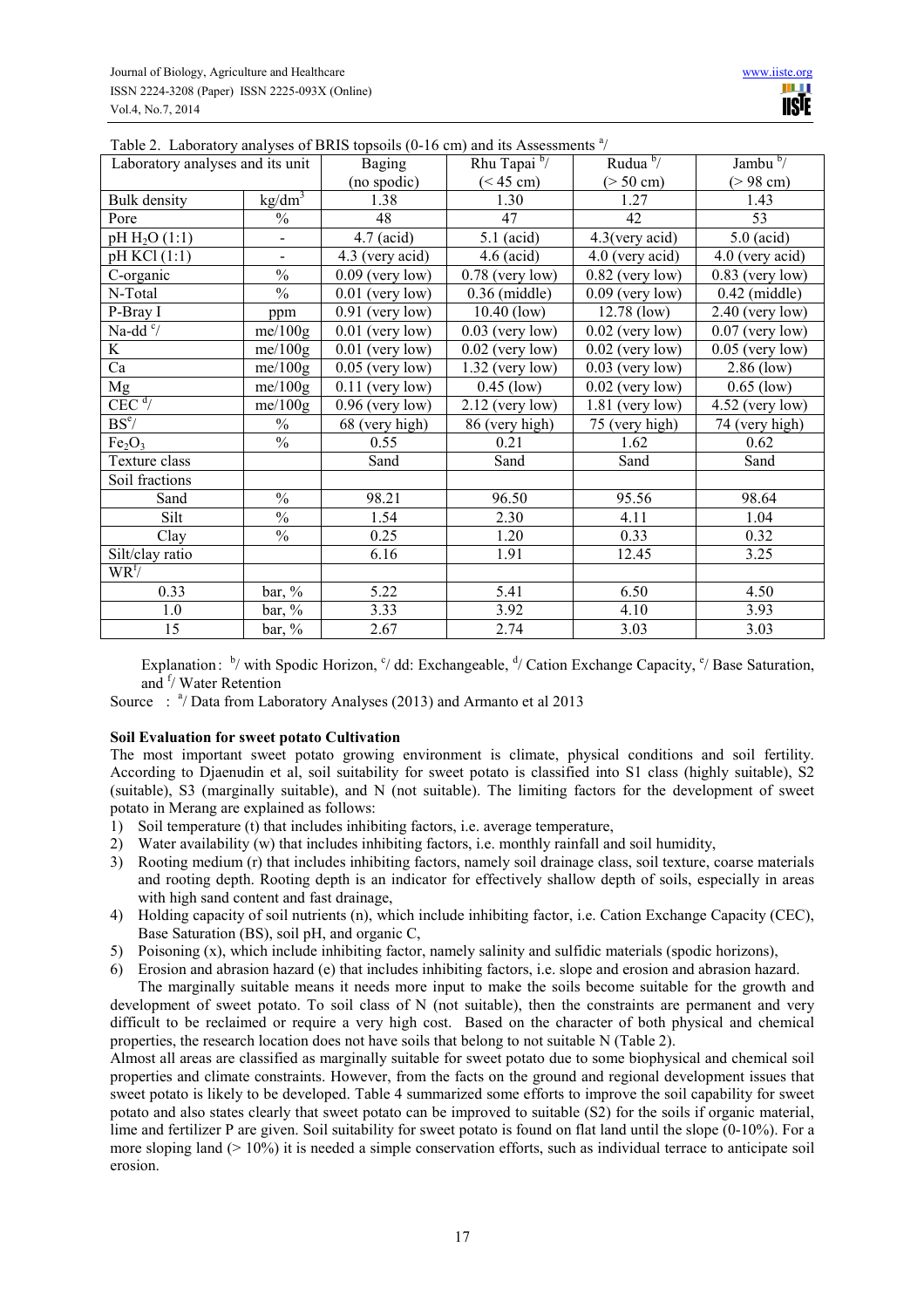|  | Table 3. Agronomic requirement of sweet potato for optimal growth |  |  |  |
|--|-------------------------------------------------------------------|--|--|--|
|  |                                                                   |  |  |  |

| Land characteristic     | Field value <sup>1</sup>     | Sweat potato $2$                    |                               |
|-------------------------|------------------------------|-------------------------------------|-------------------------------|
| Temperature(c)          |                              |                                     |                               |
| Mean<br>temperature     | 28-42                        | $35.5 \pm 0.95,23 - 30$             | Ogbonnaya et al, 1997, crane  |
| $(^0c)$                 |                              |                                     | 1947                          |
| availability<br>Water   |                              |                                     |                               |
| (wa)                    | 2500-3500                    | $780-1200, \pm 300$                 | Banuelos et al 2002, ching et |
| Rainfall (mm/year)      |                              |                                     | al1993                        |
| Number<br>of<br>dry     | 90 days                      | $\blacksquare$                      |                               |
| months                  |                              |                                     |                               |
| availability<br>Oxygen  | Somewhat ex./                |                                     |                               |
| (oa)                    | excessive                    | Well drained                        | Ogbonnaya et al, 1997         |
| Drainage                |                              |                                     |                               |
| Rooting condition (rc)  |                              | Sandy soil $(\pm 50\%)$             |                               |
| Texture                 | Sandy soil 9.95%)            | Sandy clay loam                     | Cook and Smart 1995           |
| Rough material (%)      | Minor roots                  |                                     |                               |
| Soil depth (cm)         | $>50++$                      | $>75\%$ (optimum)                   | <b>MARDI 2010</b>             |
| Nutrient retention (nr) |                              |                                     |                               |
| Clay CEC (cmol/kg)      | $0-5$ ( $\leq$ in most area) | Nutrient deficiency                 | Abu Bakar 1985,               |
|                         | $37 - 85 \times 40$<br>in    | $\leq$ 15 (very low)                | Lim 1989                      |
|                         | spodic)                      |                                     |                               |
| Base saturation $(\% )$ |                              | suitable<br>acidic<br>under<br>Not. |                               |
| $p H H_2 0$             | $4.0 - 5.4$ (acidic)         | condition                           | <b>MARDI 2010</b>             |
| Organic $C(\%)$         | $0.7 - 2$                    | $\leq$ 1 and 3.8 (spodic horizon)   |                               |
|                         |                              |                                     | Abu Bakar 1985                |
| Toxicity $(A1)$         | Not available                | Below pH5.5                         | <b>DOA</b>                    |
| Flood harzard (fh)      |                              |                                     |                               |
| Inundation              |                              | $\overline{a}$                      | Armanto et al 2013            |

Note: The stated data represent: 1, Field value<sup>1</sup>: the field data from the study area: 2, sweet potato parameter<sup>2</sup>: the data from other studies.

Source: from field studies, Armanto et al and Usman et al

| Soil Critaria                | Values of Bris soil in the coastal plain | Crop Suitability |                     |
|------------------------------|------------------------------------------|------------------|---------------------|
|                              |                                          |                  | <b>Sweet Potato</b> |
| Slope                        | $(>=6 - 12^0)$<br>slope)<br>$0 - 3$      | Baging, rudua    | S                   |
|                              | somewhat highly drained -                | Rhu tapai        | U                   |
| Drainage                     | excessively drain                        | Baging           |                     |
| Effective soil depth         | $50 - 150++$ cm                          | Jambu,rudua      | S                   |
| <b>Texture and Structure</b> | Coarse texture and weakly (A horizon)    | Rhutapai, rudua  |                     |
|                              | and cemented spodic B horizon            | bagin, jambu     |                     |
| Salinity                     | n.d                                      | Rudua            |                     |
| Depth of acid sulfate layer  | n.d                                      | Rhu tapai, bagi  |                     |
| Peat thickness               | n.d                                      | Baging           |                     |
| <b>Stoniness</b>             | No stoniness                             | Jambu, Rudua     | S                   |
| Nutrition imbalance          | Moderate to serious                      | baging,          | M/n                 |
|                              |                                          | Rhu tapai        | U/d                 |

Table 4. Limitation for sweet Potato Crop Suitability

Note: S= Suitable. U= Unsuitable. M= marginally suitable (need some ameliorants) and t= texture, n-nutrient imbalance and d-drainage.

## **Conclusion**

With regards to the results and discussion, the result of this study shows that:

1) BRIS soil series are occurring side by side which relate the coexistence of beach terraces running parallel in different elevation to the seashore lines and the main BRIS soil series are Baging, Rhu Tapai, Rudua and Jambu.